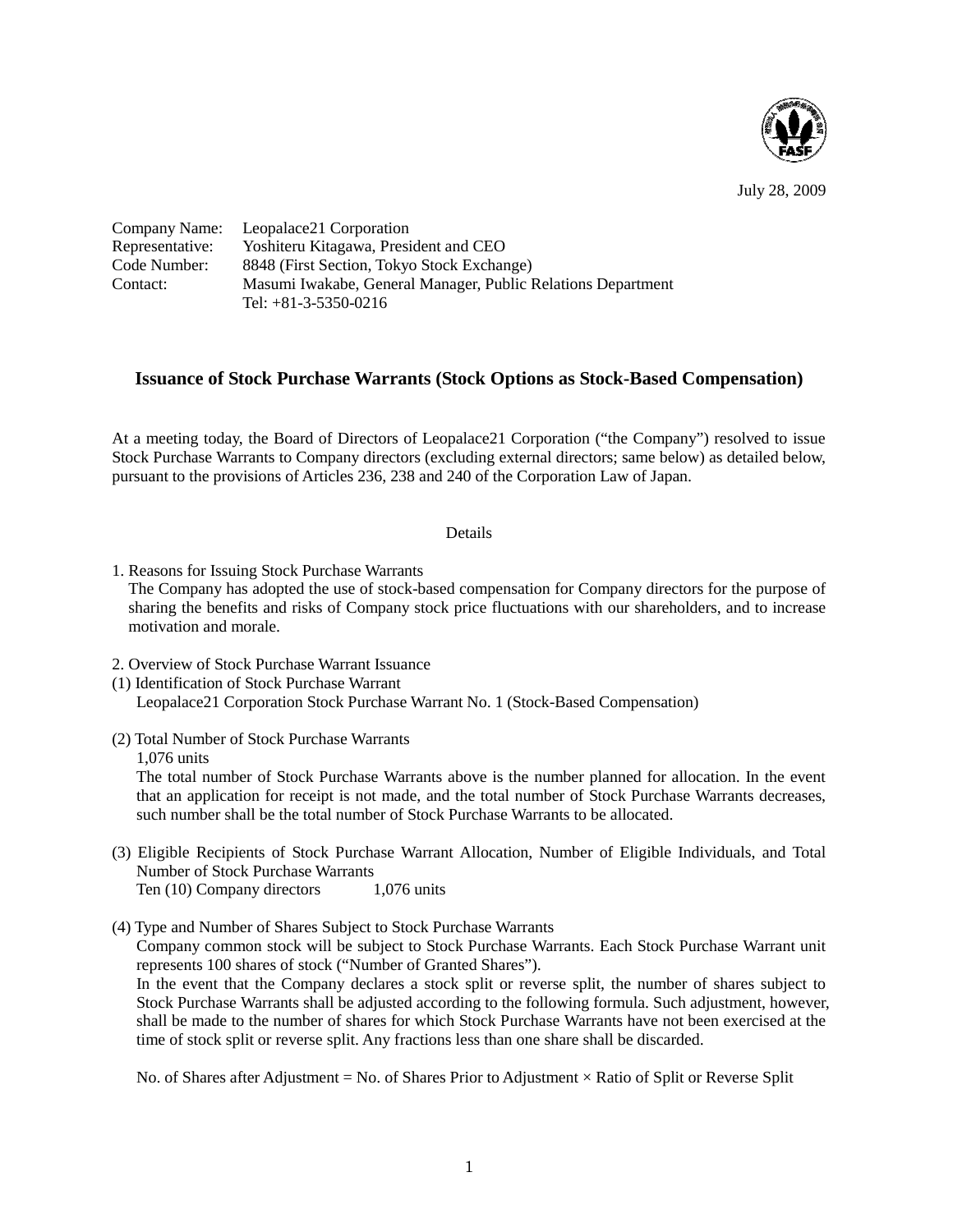In the event that, subsequent to the date of resolution, an adjustment to the number of shares is deemed necessary by the Company, such adjustment may be made within a rational scope.

(5) Value of Property to be Contributed upon Exercise of Stock Purchase Warrants

The value of property contributed upon the exercise of each Stock Purchase Warrant shall be an amount equivalent to the payment amount of one (1) yen per share received in at the time of Stock Purchase Warrant exercise multiplied by the Number of Granted Shares.

- (6) Stock Purchase Warrant Exercise Period From August 18, 2009 to August 17, 2039
- (7) Matters Concerning the Amounts of Capital and Capital Reserves Increased by the Issuance of Shares upon the Exercise of Stock Purchase Warrants
- (A) The amount of the increase in capital as a result of the issuance of stock shares for an exercise of Stock Purchase Warrants herein shall be one-half of the maximum amount of capital increase, calculated according with Article 17 Paragraph 1 of the Regulations for Corporate Accounting. Fractions less than one yen shall be rounded up to the nearest yen.
- (B) The amount of the increase in capital reserves as a result of the issuance of stock shares for an exercise of Stock Purchase Warrants herein shall be the amount calculated as the maximum amount of capital increase noted in (A) above, less the amount of the increase in capital as determined in (A), above.
- (8) Restrictions on the Acquisition of Stock Purchase Warrants via Transfer The acquisition of Stock Purchase Warrants via transfer shall require an approval by resolution of the Company Board of Directors.
- (9) Provisions related to the Acquisition of Stock Purchase Warrants by the Company On a day stipulated separately by the Company's Board of Directors, the Company may acquire Stock Purchase Warrants without compensation when a measure (i, ii, iii, iv or v, below) is approved in a Company general shareholders' meeting (or by Company Board of Director resolution when a resolution by the general shareholders' meeting is not required):
	- (i) An approved measure by which the Company is dissolved pursuant to a merger agreement
	- (ii) An approved measure by which the Company becomes a spin-off company pursuant to a split agreement, or a measure that approves a plan for Company spin-off
	- (iii) An approved measure by which the Company becomes a wholly owned subsidiary pursuant to a stock swap agreement or a stock transfer plan
	- (iv) A measure approving changes to the Company Articles of Incorporation establishing a rule requiring Company approval for the acquisition of shares in question through transfer as part of details of all shares issued by the Company
	- (v) A measure approving changes to the Company Articles of Incorporation regulating the necessity of the Company's approval for the acquisition, through transfer, of the relevant class of shares, as part of details of the relevant class of shares to be issued or transferred upon exercise of Stock Purchase Warrants, or the acquisition of all of the relevant class of shares by the Company upon resolution of the General Meeting of Shareholders
- (10) Grant of Stock Purchase Warrants in a Merger

In the event that the Company enters into a merger (limited to mergers in which the Company is dissolved), absorption-type split, incorporation-type split, stock swap, or stock transfer (collectively, "Corporate Reorganization"), Stock Purchase Warrant Holders holding Stock Purchase Warrants remaining immediately prior to the effective date of the Corporate Reorganization ("Remaining Stock Purchase Warrants") shall be granted Stock Purchase Warrants according to the terms below for Stock Purchase Warrants of the stock company ("Reorganized Company") as cited in Article 236 Paragraph 1.8 Items a. through e. of the Corporation Law of Japan. In such event, Remaining Stock Purchase Warrants shall extinguish, and the Reorganized Company shall issue new Stock Purchase Warrants. However, the provision above shall only apply in cases in which the issuance of Stock Purchase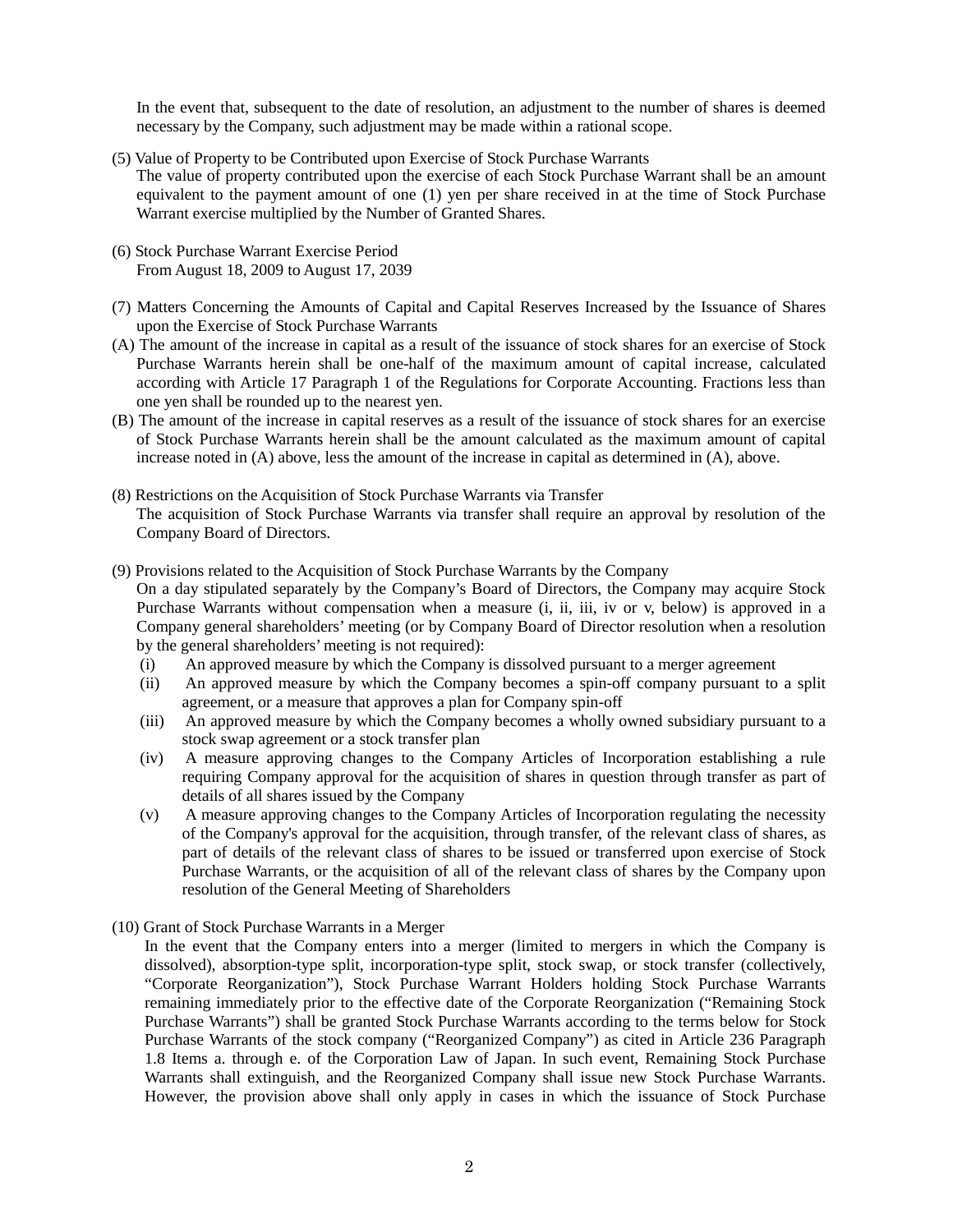Warrants under the following terms is pursuant to an agreement of absorption-type merger, an agreement of incorporation-type merger, an agreement of absorption-type split, a plan for incorporation-type split, a stock-swap agreement, or a stock transfer plan.

(A) Number of Stock Purchase Warrants to be Issued by Reorganized Company

A number equivalent to the number of Remaining Stock Purchase Warrants held by the Stock Purchase Warrant Holder shall be issued.

- (B) Type of Shares of the Reorganized Company Subject to Stock Purchase Warrants Common shares of the Reorganized Company
- (C) Number of Shares of the Reorganized Company Subject to Stock Purchase Warrants To be determined according to (4) above, after consideration of Corporate Reorganization terms, etc.
- (D) Value of Property to be Contributed upon Exercise of Stock Purchase Warrants The value of property to be contributed upon exercise of each Stock Purchase Warrant right will be the amount obtained by multiplying the payment amount after the Corporate Reorganization stipulated below, by the number of shares of the Reorganized Company, such shares to be issued upon exercise of Stock Purchase Warrants, determined according to (C) above.
- (E) Stock Purchase Warrant Exercise Period The exercise period for Stock Purchase Warrants shall begin with the later of the commencement date of the exercise period for Stock Purchase Warrants stipulated in (6) above or the effective date of Organizational Restructuring, running to the expiration date of the exercise period for Stock Purchase Warrants as stipulated in (6) above.
- (F) Matters Concerning the Amounts of Capital and Capital Reserves Increased by the Issuance of Shares upon the Exercise of Stock Purchase Warrants To be determined in accordance with (7) above.
- (G) Restrictions on the Acquisition of Stock Purchase Warrants via Transfer The acquisition of Stock Purchase Warrants via transfer shall require an approval by resolution of the Board of Directors of the Reorganized Company.
- (H) Provisions related to the Acquisition of Stock Purchase Warrants To be determined in accordance with (9) above.
- (I) Other Terms related to Exercise of Stock Purchase Warrants To be determined in accordance with (12) below.
- (11) Arrangements for Fractional Shares Arising from the Exercise of Stock Purchase Warrants When fractional shares arise in the number of shares granted to a Stock Purchase Warrant Holder after exercising Stock Purchase Warrants, such fractional shares shall be discarded.
- (12) Other Terms related to the Exercise of Stock Purchase Warrants
- (A) As a rule, Stock Purchase Warrants may be exercised beginning the day following the day on which the individual loses the status of Company director.
- (B) In the event that either (i) or (ii) below is deemed applicable (excluding circumstances, however, related to (ii) in which Stock Purchase Warrants of a Reorganized Company are granted to the Stock Purchase Warrant Holder pursuant to (10) above), the Stock Purchase Warrant Holder may exercise Stock Purchase Warrants within the respective specified periods.
	- (i) When the Stock Purchase Warrant Holder does not exercise purchase warrants by June 30, 2039 From July 1, 2039 to August 17, 2039
	- (ii) When a measure approving a merger agreement by which the Company is dissolved, an approved measure by which the Company becomes a spin-off company pursuant to a split agreement, or a measure that approves a plan for Company spin-off, or a measure by which the Company becomes a wholly owned subsidiary pursuant to a stock swap agreement or a stock transfer plan is approved by the Company's general shareholders' meeting (or by Company Board of Director resolution when a resolution by the general shareholders' meeting is not required) Fifteen (15) days beginning on the day following the date of the approved measure in question
- (C) In the event that the Stock Purchase Warrant Holder abandons Stock Purchase Warrants, such Stock Purchase Warrants may not be exercised